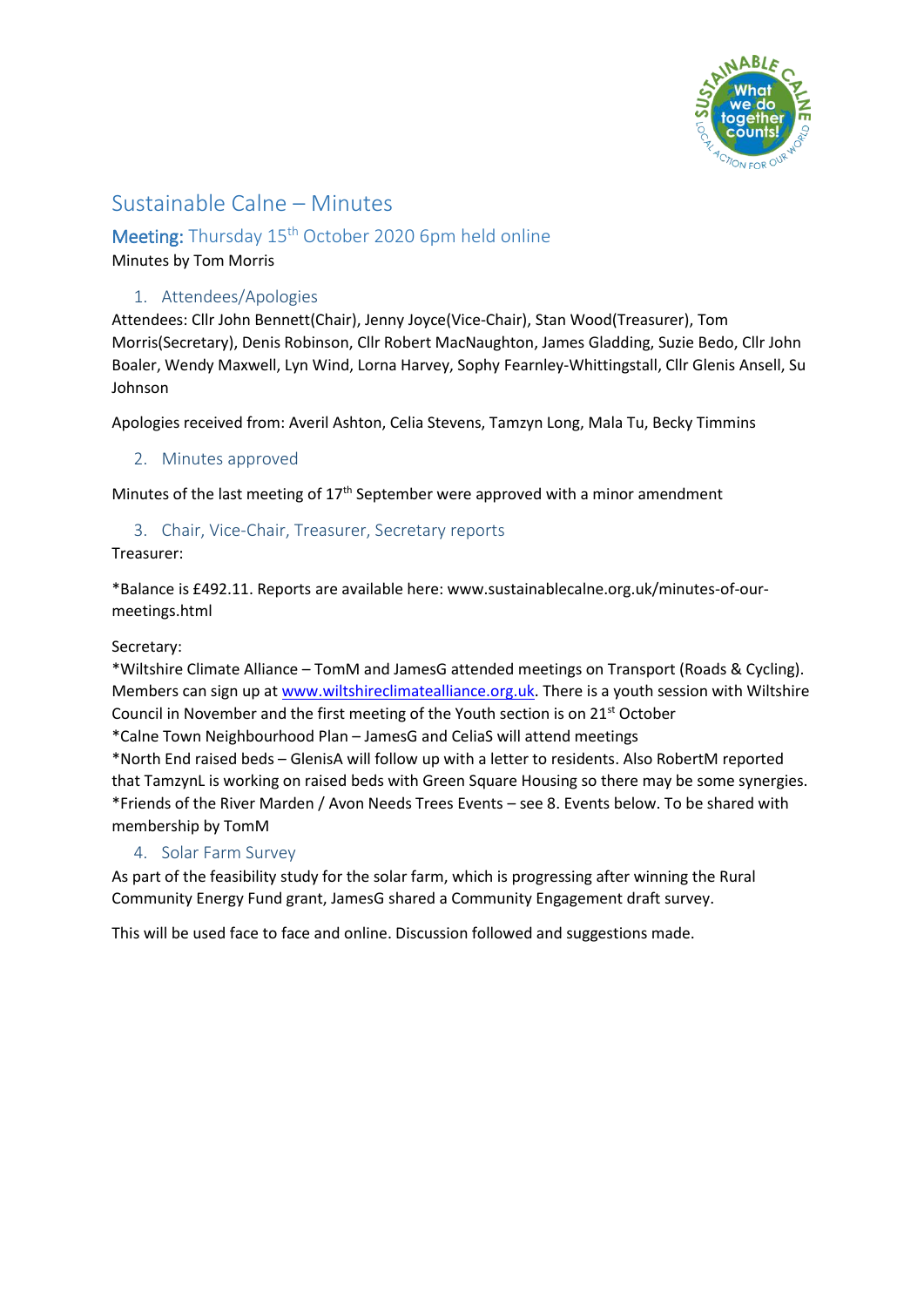

### 5. Strategy and Planning

JamesG made a presentation on Strategy and Planning to be shared with membership.

Highlights included how Transport, Domestic Energy and Business Energy emissions made up 98% of Wiltshire's carbon emissions but suggested that we should not underestimate the potential impact we can have elsewhere, identifying 4 main themes for Sustainable Calne to work across, and which we can do through and with the many groups already established in Calne:

- 1. Deliver community energy
- 2. Enhance local ecology
- 3. Influence sustainable transport
- 4. Build happier, healthier communities

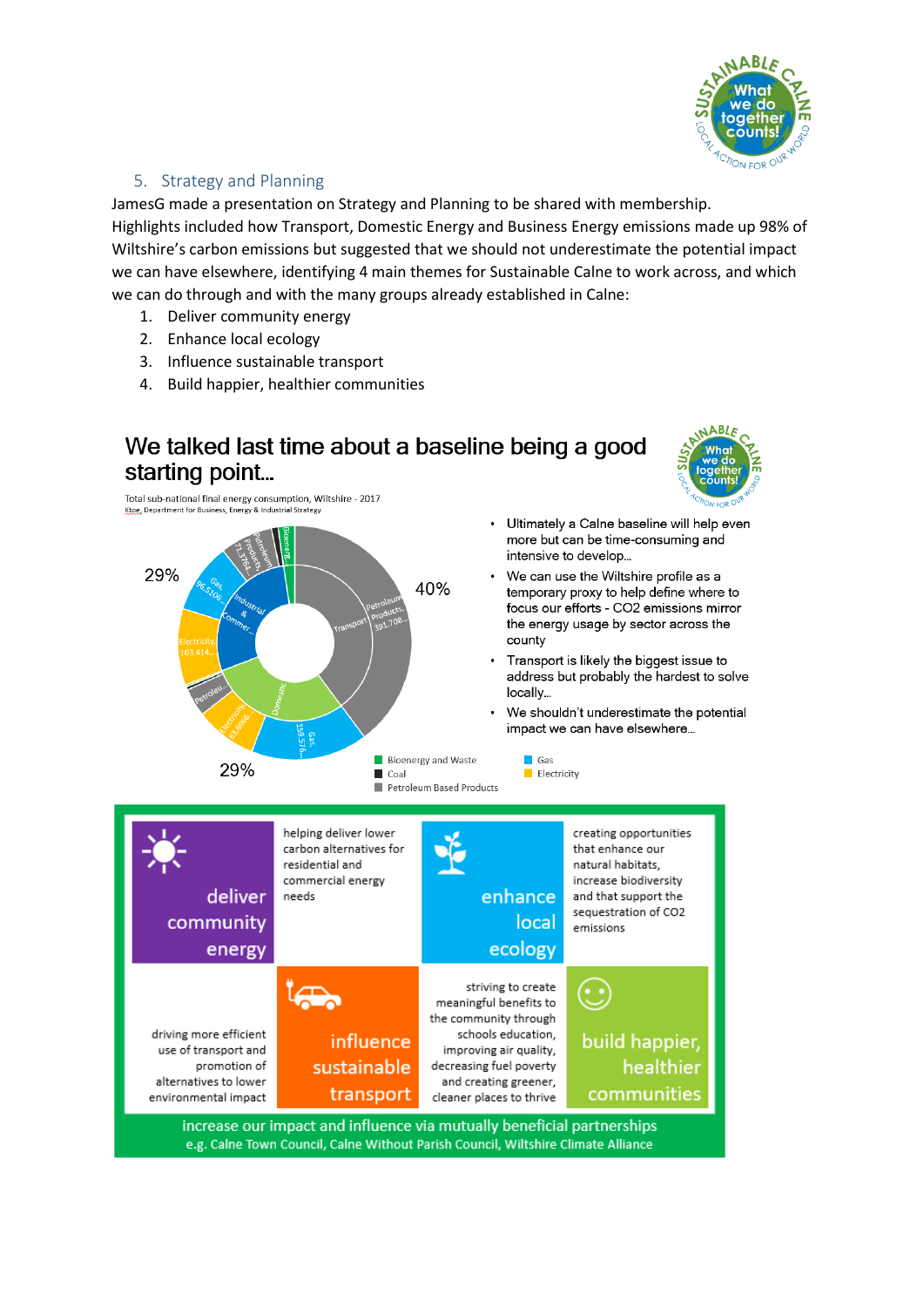

# In asking What's Next, JamesG then suggested the following: What's next?

1. How do we prioritise what is important?

- Weighting across 4 key activity areas ensuring we tackle the difficult issues as well as the quick wins...
- Balance of small to big projects to allow involvement independent of time or capability
- Assessment of how these initiatives contribute towards a carbon neutral ambition longer term link back to baseline data to measure and celebrate success
- 2. Build sub-level objectives based on key activities and targeted focus areas
	- E.g. Power, heating, cycling etc.

It was agreed to continue work on these themes in the next meeting.

#### Notes:

\*GlenisA asked for details on the suggestion made by JamesG for development by LIDL. This was ASHP = Air Source Heat Pumps that are an alternative (with Ground Source Heat Pumps) to using Mains Gas for heating.

\*Cane Town Council is employing someone to lead on climate crisis, a Green Groundsman, to start in November

\*GlenisA asked that Single Use Plastic campaign can be picked up by Sustainable Calne and this was agreed. GlenisA to send brief to StanW.

### 6. AOB

\*Group / Project briefs to be sent to StanW for placing on our website

\*Contact TomM to be connected in to any project

\*Solar Audit – request for member's to count houses with solar panels. Tom to provide street list \*Solar Panels for Calne Town Council – John Boaler discussed with solar panel supplier who advised that Grade II listed buildings could have panels. John Bennett to email Jeanette Young (Town Clerk). \*A number of first time attendees were welcomed and spoke about their interests

### 7. Date of next meeting

Thursday 19<sup>th</sup> November 6pm online